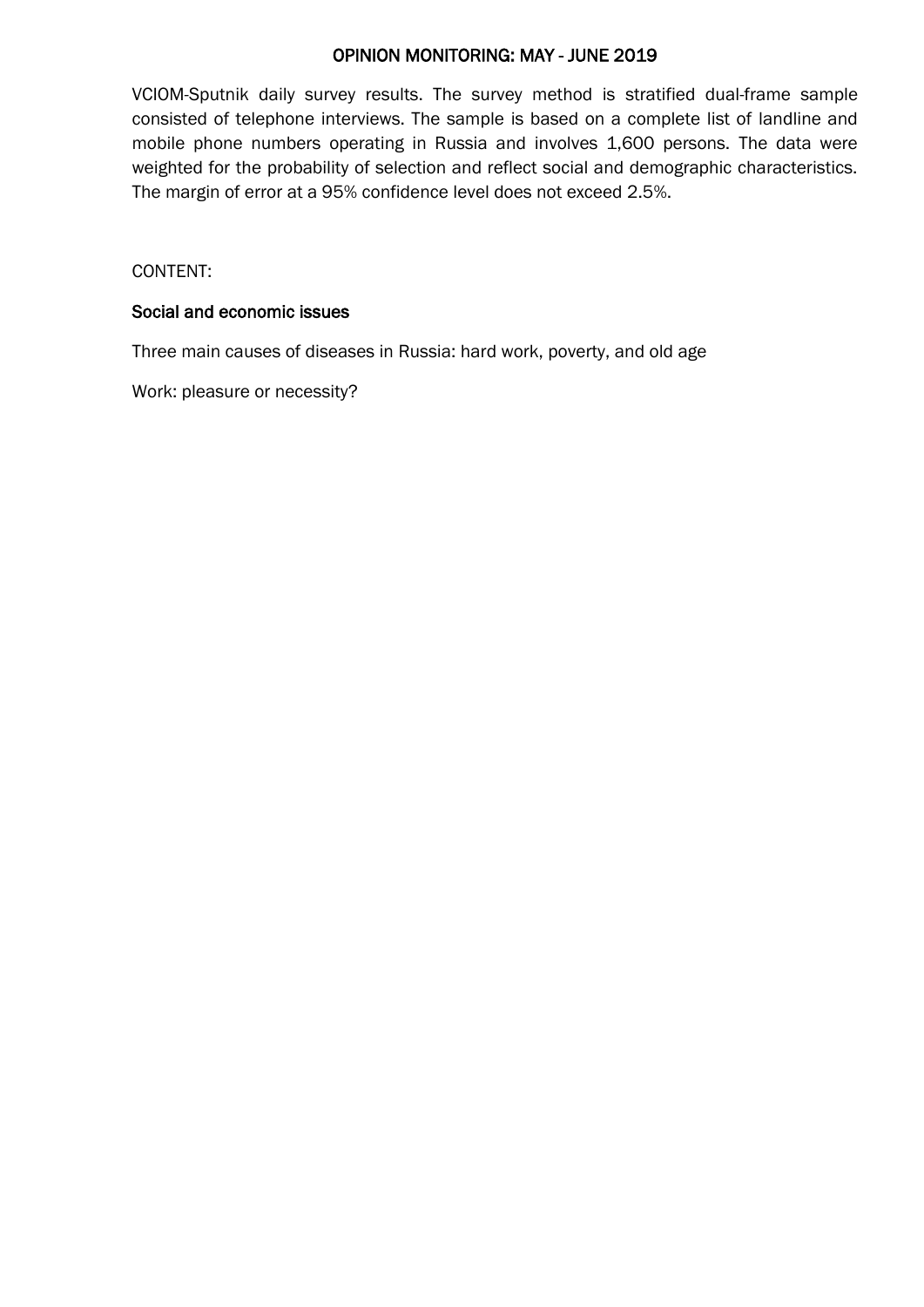Three main causes of diseases in Russia: hard work, poverty, and old age

## THREE MAIN CAUSES OF DISEASES IN RUSSIA: HARD WORK, POVERTY, AND OLD AGE

*May 14, 2019* 

Today every third Russian reports having good health (32%); every second Russian is satisfied with the state of health (53%). Most of Russians say the main cause of their poor health is work and stress (33%). As four years ago, in case of problems with health, 46% of respondents go to free state healthcare centers.



Image 1. How would you assess your current state of health? *(closed-ended question, one answer, % of total respondents)*



Image 2. In your opinion, what are the main causes of your diseases/diseases of your relatives? *(closed-ended question, up to 3 answers, % of total respondents)*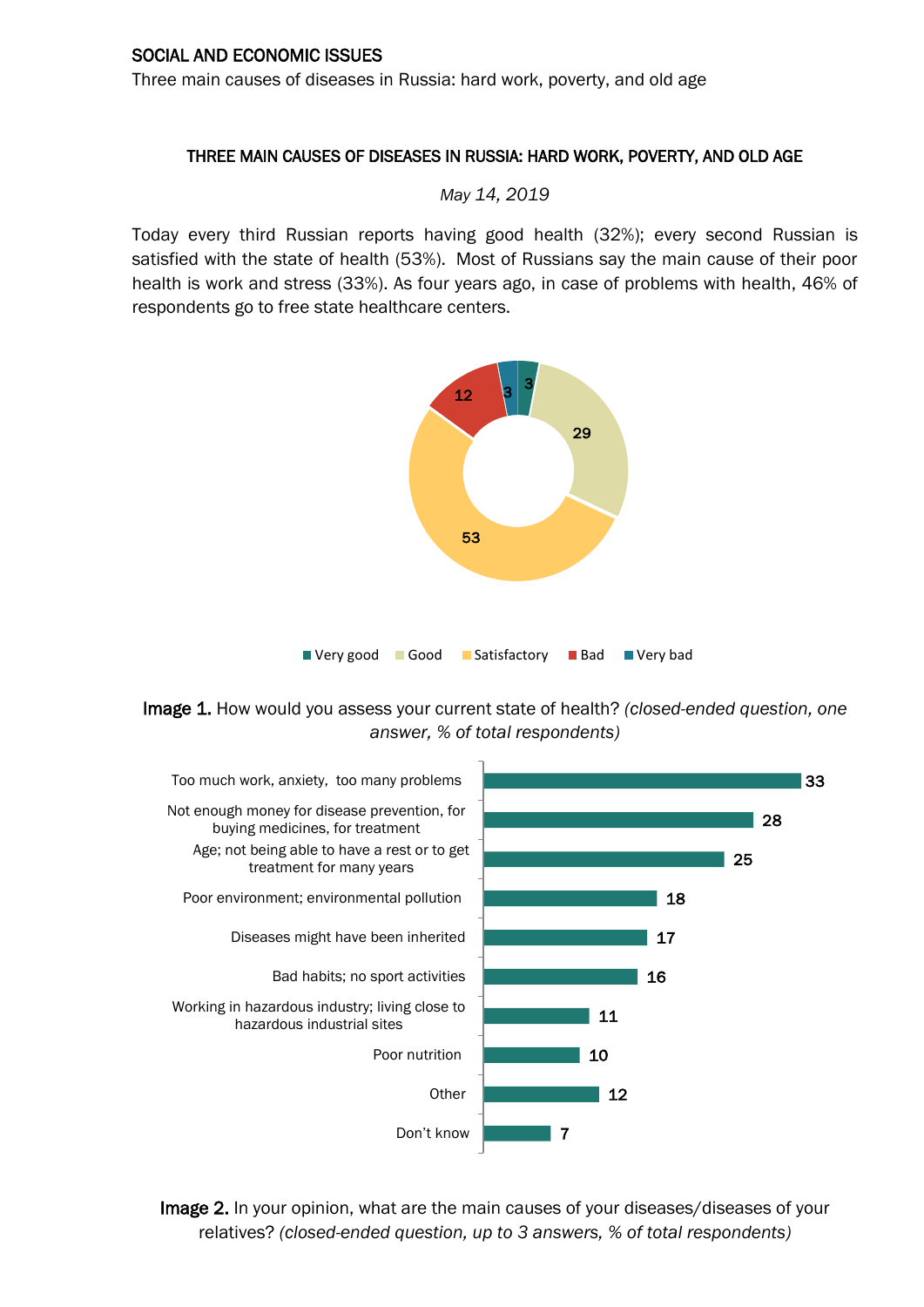

Image 3. What do you usually do when you get ill? *(closed-ended question, one answer, % of total respondents)*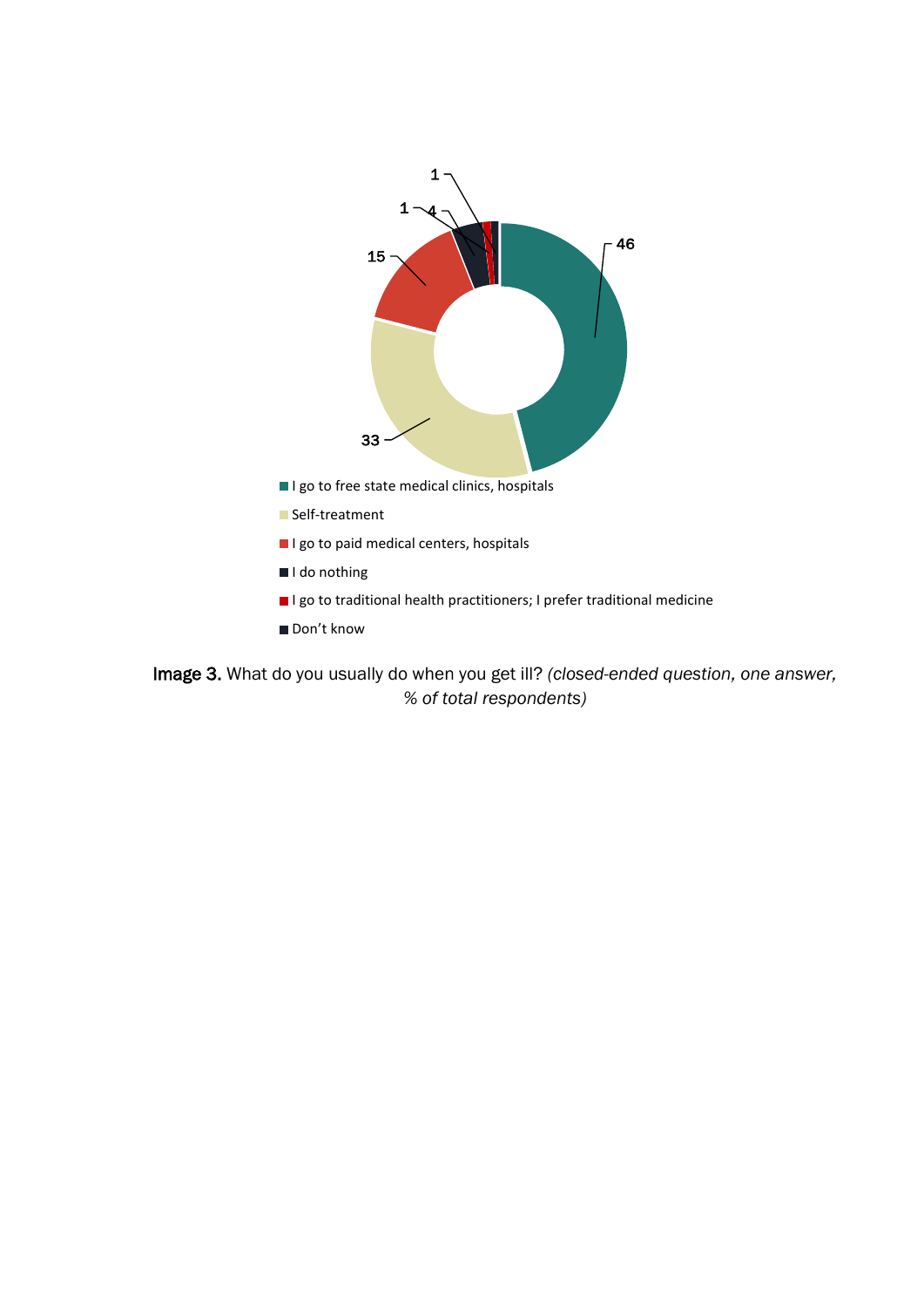# WORK: PLEASURE OR NECESSITY?

#### *May 7, 2019*

An overwhelming majority of Russians like the job they do (85%). The main reasons for their career choice are circumstances (34%), personal hobbies and interests (30%), and remuneration in the field they chose (17%). Most of respondents say that they will not get higher salaries if they work more intensively or deliver a better quality of work.



Image 4. Do you generally like/dislike your job? *(closed-ended question, one answer, % of total respondents)*



Image 5. What influenced your career choice the most? (*closed-ended question, up to 2 answers, % of total respondents)*